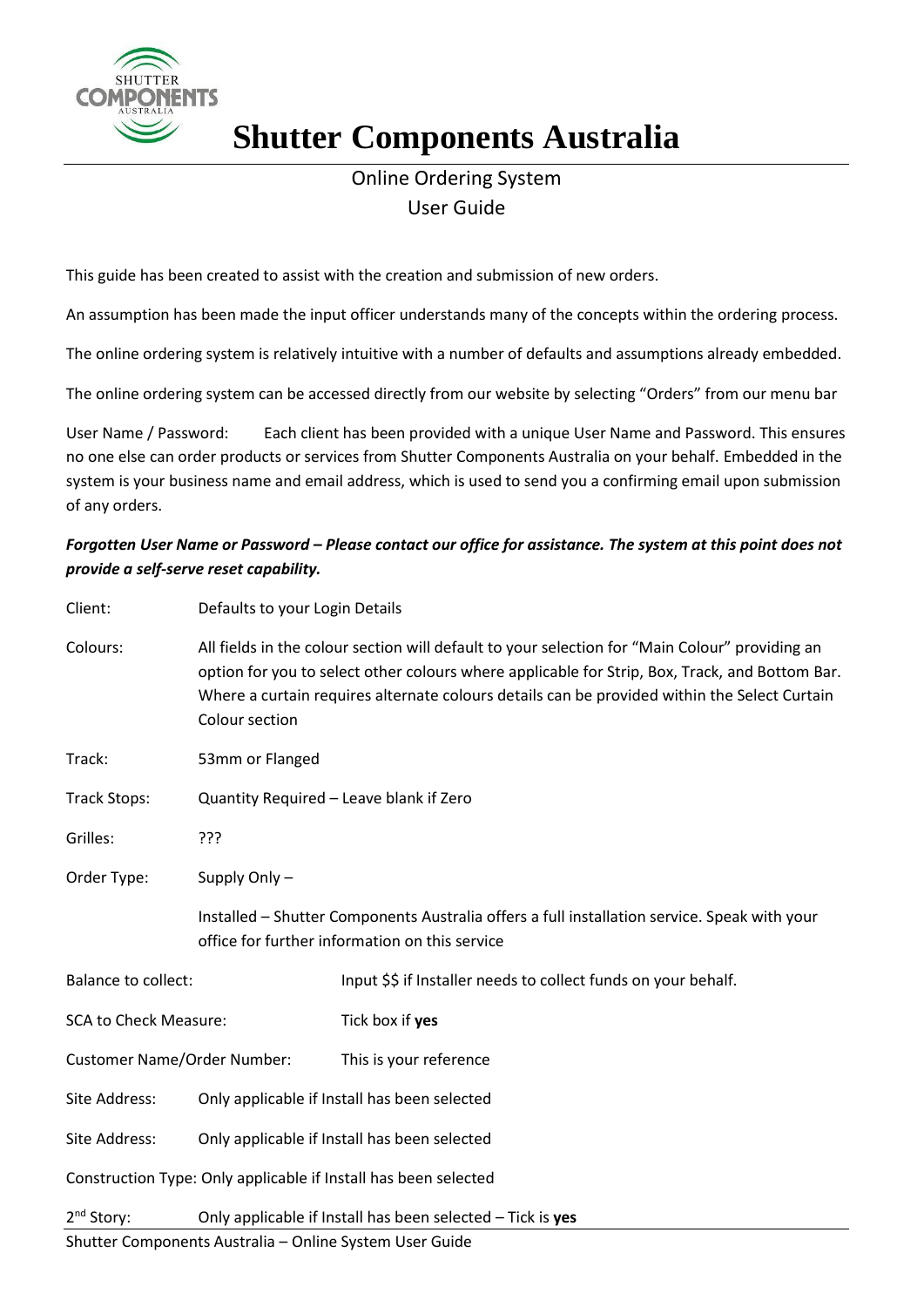| Phone / Mobile Number:        | Only applicable if Install has been selected                                                                                                        |  |  |
|-------------------------------|-----------------------------------------------------------------------------------------------------------------------------------------------------|--|--|
| Notes:                        | This provides you with an area to add any additional information relative to the order which<br>may not apply to any other field within the system. |  |  |
| <b>Shutter Details:</b>       |                                                                                                                                                     |  |  |
|                               | Add New Shutter: Each roller shutter to be manufactured is detailed within this section                                                             |  |  |
|                               | A Back to List hyperlink is provided, which will take you back to the main page.                                                                    |  |  |
| Width:                        | ??? - input sizes are in mm                                                                                                                         |  |  |
| Fit Type:                     | $^{++}$                                                                                                                                             |  |  |
|                               | $+ -$                                                                                                                                               |  |  |
|                               |                                                                                                                                                     |  |  |
| Height:                       | ??? - input sizes in mm                                                                                                                             |  |  |
| Box Fit:                      | +Box - requests us to add for the box                                                                                                               |  |  |
|                               | Finished height - height includes Box                                                                                                               |  |  |
| Control:                      | Manual                                                                                                                                              |  |  |
|                               | Motor                                                                                                                                               |  |  |
|                               | Fixed                                                                                                                                               |  |  |
|                               | No Control                                                                                                                                          |  |  |
|                               | Spring                                                                                                                                              |  |  |
|                               | For each Control there are a number of options for Type, Size and Option - contact our office<br>for assistance if required.                        |  |  |
|                               | Once all information has been provided for your shutter select:                                                                                     |  |  |
| Create:                       | When no additional roller shutters are required.                                                                                                    |  |  |
| Create and Add Another:       | Where additional roller shutter is being ordered                                                                                                    |  |  |
|                               | For each shutter ordered, details will appear on the bottom of the order form with an option<br>to Edit, Delete or Clone                            |  |  |
| Packer:                       | Where packers are required these can be input on the Packer tab next to Shutter Details:                                                            |  |  |
| <b>Select Add New Packer:</b> |                                                                                                                                                     |  |  |
| Packer Type:                  | Three Options are available. A diagram is provided on the screen for the three options                                                              |  |  |
| Colour:                       | Select Colour of packers                                                                                                                            |  |  |
| Size:                         | Input data in millimetres - If selecting Size C (Right Angle) do not input a Size for Size C                                                        |  |  |